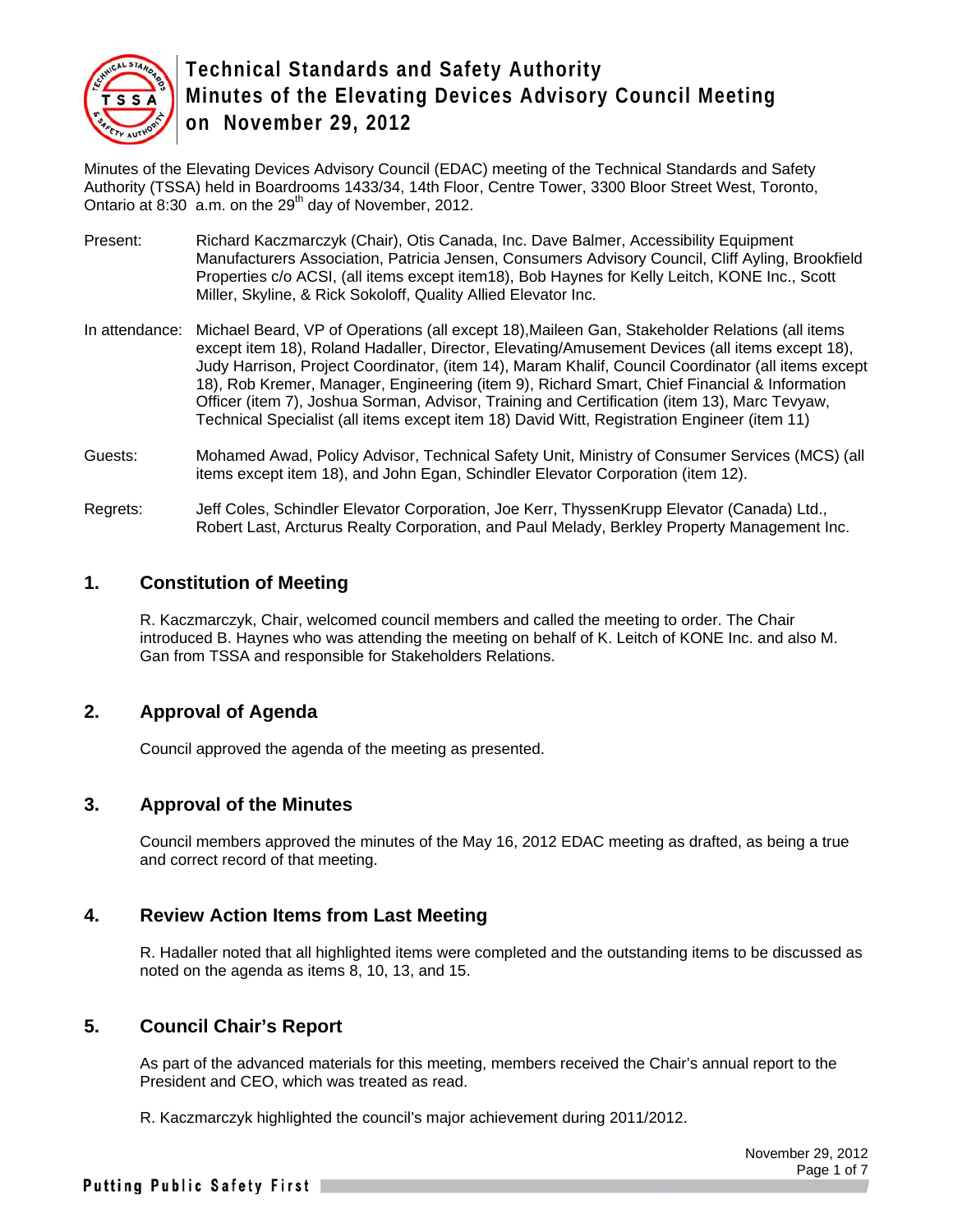

The Chair noted the introduction of Daniel Hoornweg, Chief Safety Risk Officer at that last Committee of Council Chairs meeting on September 12, 2012. The Chair also noted the ongoing fee review and process update.

## **6. TSSA President and CEO's Report**

As part of the advanced materials for this meeting, members received a report from the Interim President and CEO regarding TSSA's key activities over the last quarter, which was treated as read.

On behalf of D. Scriven, M. Beard provided the status of the Elevating Devices (ED) Program's backlog. He reported to council that there was no longer a backlog in the ED Program. He added that TSSA was tracking information on a monthly basis to ensure there was no backlog in the ED program.

M. Beard also provided a high level update on the Risk Based Schedule 2 (RBS2) and its status. He reported to council that the RBS2 was developed to modify and enhance the risk informed inspection scheduling model. In addition, RBS2 was directly attached to another project at TSSA (field support services) which focused on standardizing orders and improving the inspection interface. He informed council RBS2 will allow TSSA to conduct robust reporting analysis and consequently improve compliance data management. RSB2 introduction is tentatively scheduled for 2014.

Council discussed the difference in design between RBS1 and RBS2. It was reiterated that RBS2 did not increase inspection frequency but instead would enhance ways to identify risk factors in each device to determine the frequency of inspection.

ACTION: RSB2 will be part of regular update of TSSA's initiatives.

## **7. Fee Review Framework and Process Update**

As part of the advanced materials for this meeting, members received the fee bulletin, fee schedules and frequent asked questions (FAQ), which were treated as read.

With the aid of a PowerPoint presentation, R. Smart presented the EDAC's fee schedules and next steps.

R. Smart provided an overview of the fee review process to date. He also noted that a reminder email will be sent to all stakeholders in January 2013. Fee schedules will be included in the elevating devices newsletter which is to be published prior to the effective date on May 1, 2013. He encouraged the council to update their respective sectors as often as possible until the effective date of May 1, 2013.

Discussion ensued around the travel charge per device which was a change from the travel charge per site and the impact this may have on customers who were operating large portfolios in urbanized regions. The impact this may have on the ultimate consumer users was also noted. Council was encouraged to utilize Declaration of Compliance to reduce double and triple fees.

A discussion ensued around the messaging of the fee schedule as posted on the website. Some members of the council noted that the message regarding "average increase amount" may not be clear and needed clarifications in the FAQ document posted on TSSA's website.

Council expressed that they would like to see examples of the original fee versus the new fee for owners and they were willing to provide sample scenarios, if needed.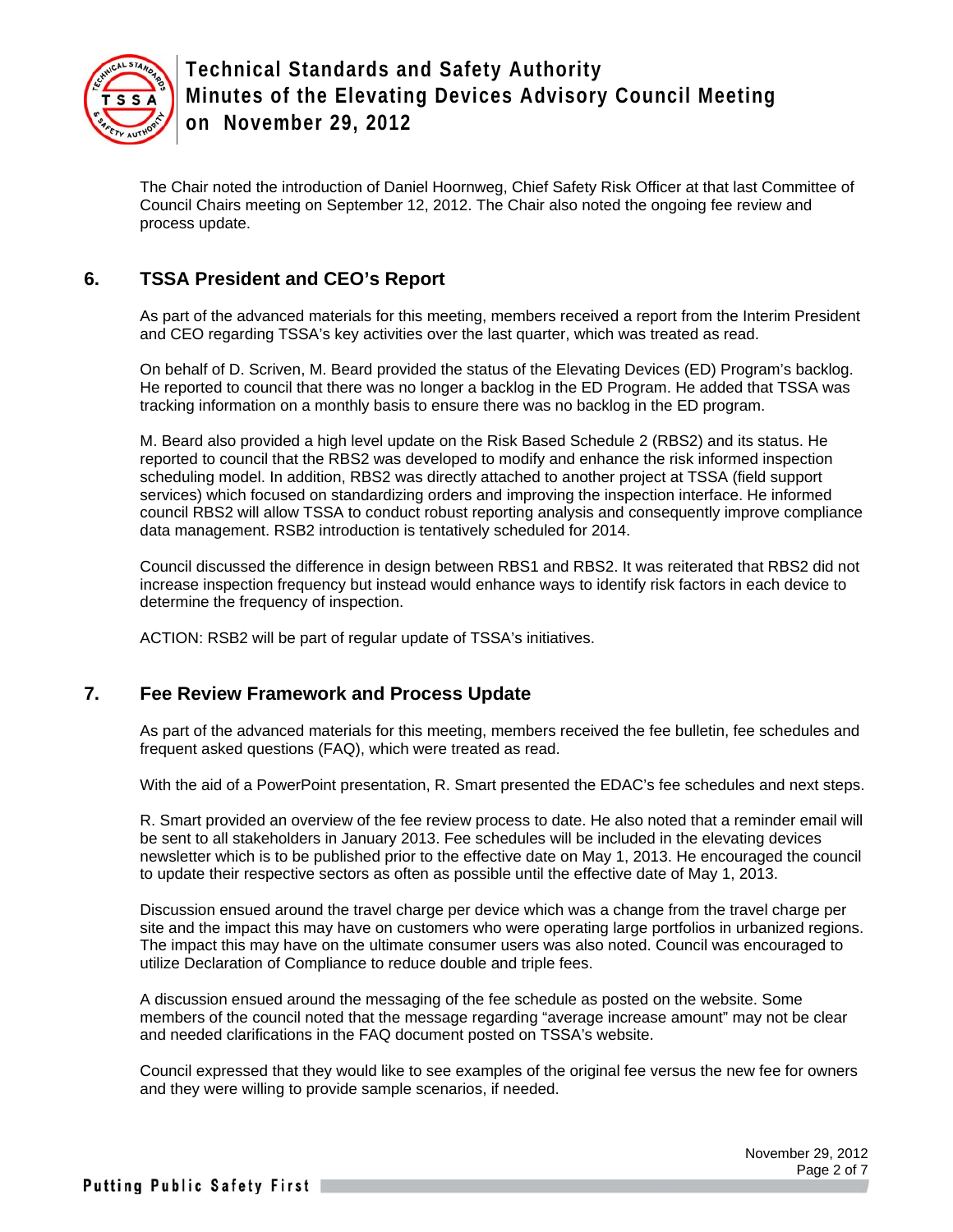

R. Smart noted that he will follow up on the clarifying messaging where applicable and noted the FAQ was an evolving document and changes can be made as more information was put forward.

ACTION: R. Smart to follow up on messaging fee schedules and ED Program's FAQ. Message will highlight cost impact and will include a four (4) elevator building site as an example.

## **8. Ministry Consumer Services (MCS) Update**

M. Awad provided brief background information on the oversight fees and reported to council that the MCS was aiming to operate under full cost recovery during the next three years. He also provided an update on two outstanding items from the last meeting regarding oversight fees.

He noted in regards to the oversight fees for other sectors in the Delegated Administrative Authority (DAA), that the overall amount was an incremental increase per year of a total of \$2.5 million by 2014/2015 fiscal year.

Discussion ensued around the value for the oversight fee and concerns that the cost impact on the consumers with economic challenges. Council recommended looking into ways the oversight fee can be controlled.

M. Awad noted that the Deputy Minister met with the Advisory Council Chairs in April 2012 and discussed the value for the oversight fee. During the meeting, clarifications were made regarding the oversight fee and the work conducted by the Technical Safety Unit at MCS.

Discussion ensued around if and how the oversight fee was directly related to each program at TSSA. Further discussion ensued around the funding of MCS oversight fees by each program area. As with other indirect overhead support costs, TSSA applies an allocation model whereby all overhead, including oversight fees, are allocated to TSSA's broad industry sectors (Fuels, EDAD, BPV, OE and USA). This model is reviewed annually to ensure the basis of allocation remains fair and consistent. The method of allocating overhead costs, including MCS oversight fees, to the EDAD sector remains consistent with prior years, and with future cost projections.

### **9. Director's Order and Bulletins Status**

As part of the advanced materials for this meeting, members received a status list of Director's Orders and bulletins, which was treated as read.

R. Kremer reported to council that all the revised guidelines/orders or bulletins were sent to council to provide feedback before they were finalized. He reiterated that all the outstanding issues including requirement for daily maintenance for construction hoists have been considered and resolved in the new guidelines posted on TSSA's website.

He presented the following Directors' Guidelines (DG) and Code Adoption Document (CAD) to be effective on March 1, 2013:

- DG Guideline Hoist Maintenance Logs
- DG Guideline Hoist Operator Logs
- CAD Construction Hoist Maintenance and Operator Logs

R. Kremer also reported to council that Director's Safety Order for Anti-Creep/Leveling Requirement for B355 Vertical Platform Lifts was still in progress and required more research and further update will be provided at the next meeting.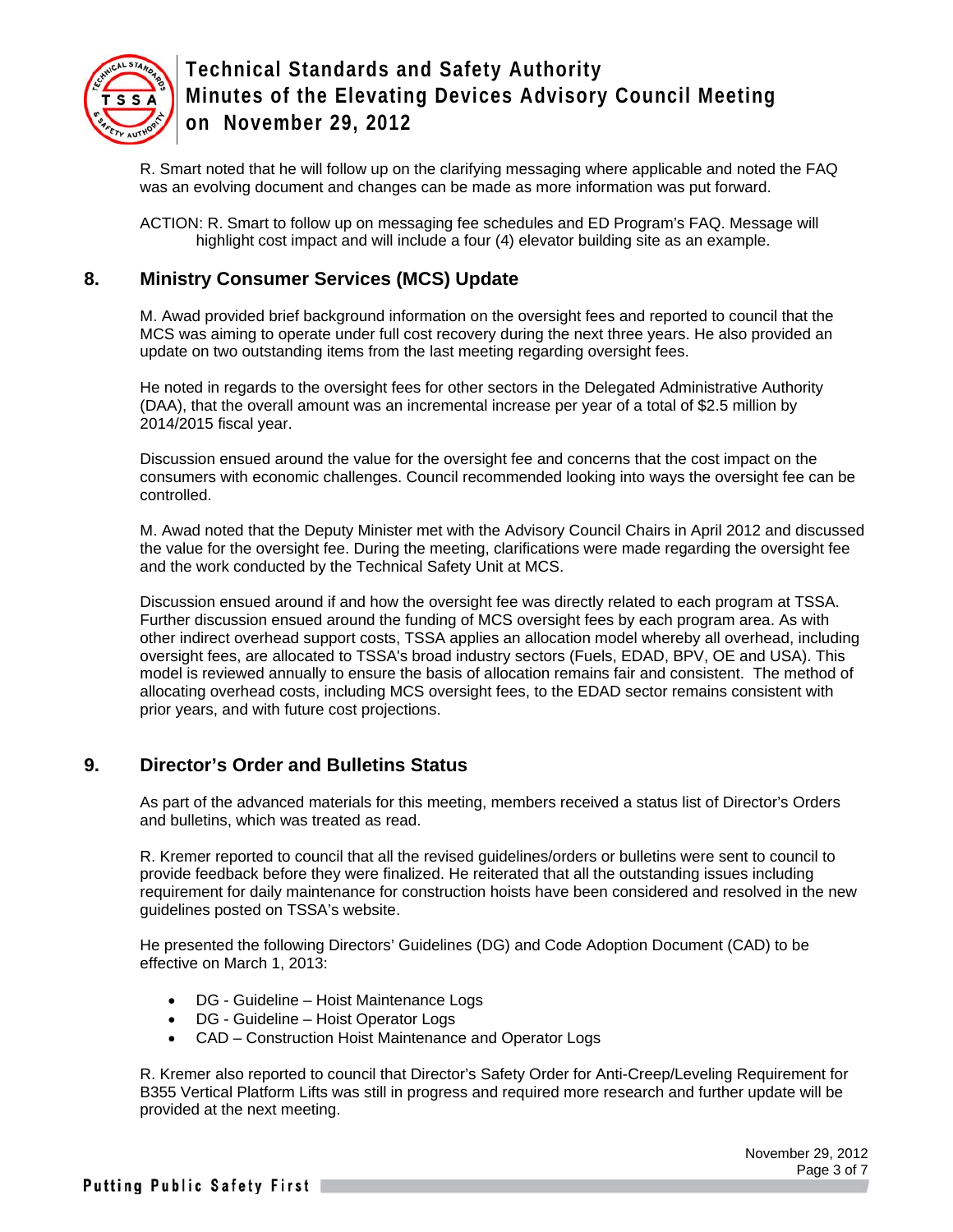

ACTION: R. Kremer to provide a progress update on Anti-Creep/Leveling Requirement for B355 Vertical Platform Lifts at the next meeting.

## **10. Elevating Devices Safety Compliance Update**

With the aid of a PowerPoint presentation which forms part of the record of the meeting, R. Hadaller updated council on compliance results including Periodic Inspection data analyzed from May 1, 2004 to April 30, 2012. He noted there have been no major changes in overall state of compliance in the Elevating Devices Program. It was noted that for 2012/2013, the upper prediction level for periodic inspection shutdown outcomes will be 5.5% for elevators and 11.4% for escalators.

He reviewed the status of periodic inspection outcomes in ED occurrences.

*Contractor Value Initiative:* R. Hadaller provided an update around ED and fuels contractors' value initiatives. He noted that perception of value and customer satisfaction were low for both ED and Fuels Programs which propelled TSSA to revisit the survey designs, contents and follow up on the feedback received. He added TSSA was currently conducting an internal focus group session and will be identifying solutions. Roll out is scheduled for May 2013.

*Contractor Data Report:* R. Hadaller advised that the first contractors' data report was released to contractors. He informed council that the reports had generated some good feedback which will help to improve the report which was still in progress and may be revised as feedback is received. Some numbers were averaged out where applicable and others were total number received (i.e. Number of Periodic Inspections in the industry). Council would like the report to be sent at least twice a year at a minimum. Discussion ensued around who would be receiving the reports at the companies and who would benefit from the information contained. The challenges of finding the right recipient were discussed. The council expressed appreciation for the development of the report. It was noted the report displays areas needed for improvements for each contractor and that TSSA would only send contractor's their own data. It was agreed that TSSA would correct the current data provided to contractors that have multiple branches.

ACTION: R Hadaller to re-issue revised reports for contractors with multiple branches by end of Dec 2012 and update will be provided biannually.

## **11. Priority Safety Issues RRG**

*Elevator Uncontrolled Movement Up Over Speed Task Force and Single and Two Speed Elevators:* As part of the advanced materials for this meeting, members received draft minutes of this RRG from October 11, 2012, which was treated as read.

D. Witt reported to council that risk analysis was conducted on single/two speed devices around near misses and non-compliance. Discussion followed around the results of the analysis, the aging devices and the type of population that might be exposed. D. Witt informed council that all single speed devices will be required to be retrofitted in the near future. Further discussion clarified that the retrofit will only have an impact on passenger elevators and will not apply to freight elevators.

It was determined that in order to retrofit all the single speed passenger elevators, the industry's assistance was needed to collect data of the location and the drive type of the devices in question. Discussion ensued around other ways of collecting the needed information through the TSSA's inspections. TSSA periodic inspection cycles were up to 3 years and would therefore take too long to collect the needed data. With industry's assistance in collecting the data at the time of contractor registration, this data could be collected in approximately 6 months. The nature of data needed to be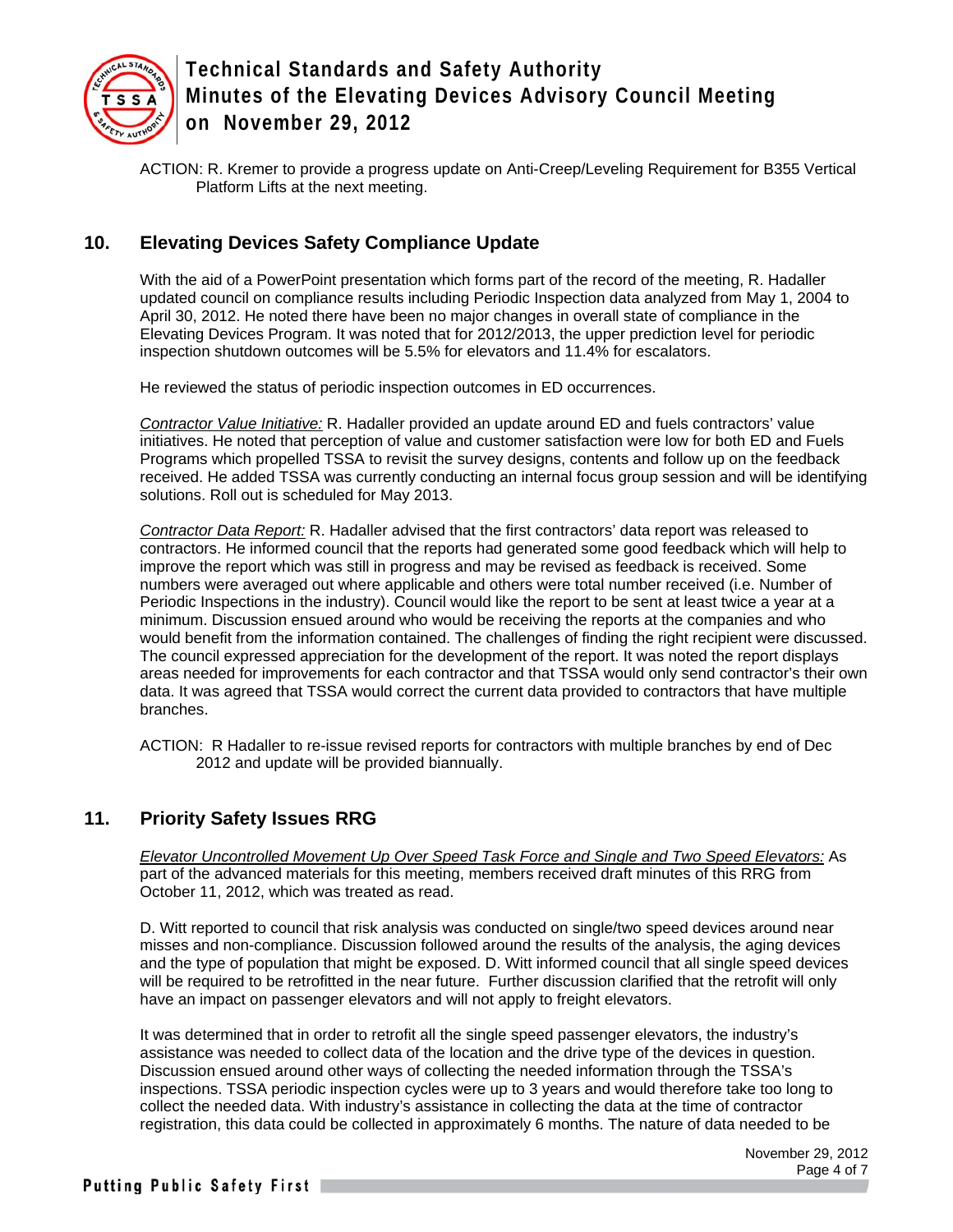

collected was discussed and industry recommended collecting only the minimum data needed at this time.

Council also discussed the cost and logistic impact that this modernization initiative may have on the industry in general. D. Witt reiterated that rolling out any modernization will require TSSA to give ample notice and provide a reasonable compliance date after mandating the modernization.

R. Hadaller also reiterated that the modernization will not be initiated without data provided first and analyzed as how to proceed. He noted that he requested at the last RRG meeting for the industry to provide the data by March 2013.

Council will be updated on the progress of data collected from the contractors at the next meeting. This is a standing item on the EDAC agenda.

ACTION: Council members to advise any Association (CECA and IECA) members on the drive type data requirements for 2013 contractor registrations.

## **12. Field Advisory Committee (FAC) Update**

J. Egan provided high level update of the past and recent activities of FAC. He reported to council that FAC met twice (June 26, 2012 and November 22, 2012) since last EDAC meeting.

He provided a high level update of the issues presented at the FAC meetings. Some of the highlights were reiteration of the same agenda items as today's meetings and others were RRG related issues which a summary report will be sent to council after the meeting. It was noted that tentative issuance date for the replacement of single speed passenger elevators control systems will be around July 2013.

ACTION: A detailed summary report of the Field Advisory Committee will be sent to council by December 3, 2012.

## **13. Training and Certification Advisory Board (TCAB) Update**

As part of the advanced materials for this meeting, members received draft TCAB minutes from October 11, 2012, which was treated as read.

J. Sorman provided an update around the discussion regarding EDM lab/application requirements. He noted a task group had been selected to focus on this issue. They met in October 2012 for review and revisions of the information provided in the training programs. This task group will be finalized in January 2013 and further updates will be provided at the next EDAC meeting.

M. Gan provided an update around Ontario College of Trades' status on elevating devices mechanic (EDM) certifications. She provided background information on the issue at hand and reported to council that the matter was still ongoing. Currently, EDM certification at OCOT was voluntary and if it were changed to compulsory it would increase the cost. TSSA has jurisdiction over the certification for the ED. The industry expressed concern over this issue and council acknowledged TSSA's efforts in working to prevent the EDM certification from becoming a compulsory trade at OCOT. Further discussion ensued around ways to engage more support from the industry in this regard since the impact will be greater for the industry.

J Sorman was requested to update council at the next meeting on how many EDM A certificates are expired.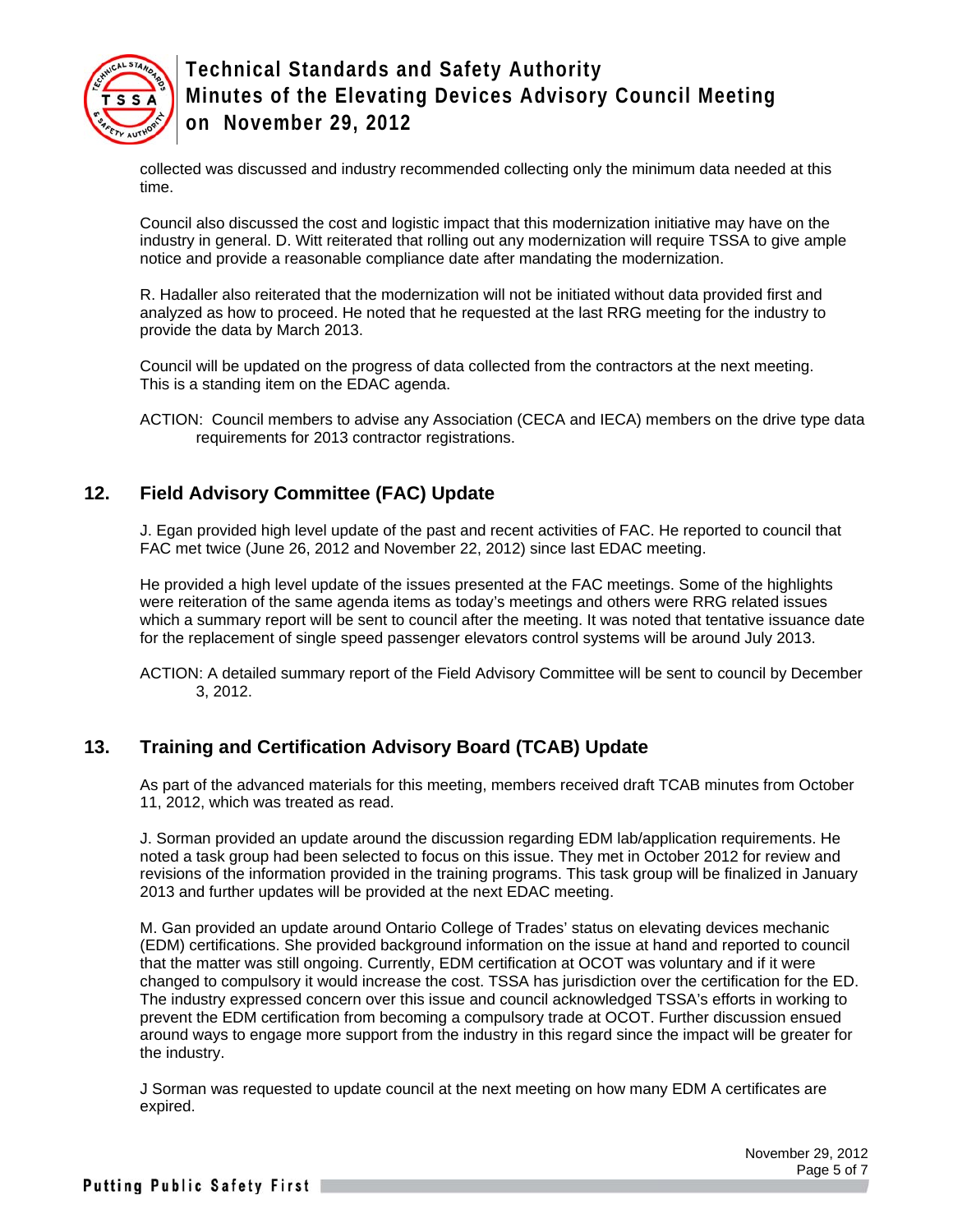

ACTION: J. Sorman to prepare report for next council meeting outlining number of expired certificates.

### **14. Input on Industry Trends & Issues**

As part of the advanced materials for this meeting, council received a briefing note requesting the members to provide input on industry trends and issues, which were treated as read.

M. Beard provided background information on this item on the agenda. J. Harrison presented to council the information collected at the last meeting and identified specific issues that needed to be addressed. She noted that the information presented and any feedback provided today will be included in the next meeting package.

There were no new trends shared at this time.

#### **15. Action Items from Evaluation and Engagement Survey and Chair's Report to the CEO 2011**

R. Kaczmarczyk noted the completion of the action items that arose from the advisory council evaluation and engagement survey conducted in the summer of 2011. He noted that Inspector inconsistency issue was thoroughly followed up and resolved as of now to council's satisfaction.

A discussion arose regarding resolution protocols and the difference of 30 days vs. 90 days for follow up orders and shut downs. Council discussed the criteria for shut downs and risk factors involved in determining the preceding order deadlines.

Council was encouraged to take full advantage of the benefits provided by the Declaration of Compliance to avoid shutdowns due to administrative factors.

The only other outstanding item regarding industry's request for contractor's performance report against the industry at large has been completed as of today and was presented under item 10.

### **16. TSSA/Industry Town Hall (December 6, 2012)**

M. Tevyaw reported to council the upcoming TSSA and industry town hall meeting facilitated by Canadian Elevators Contractor Association (CECA) will be held on December 6, 2012. He informed council that this town hall will be conducted annually and questions or comments should be sent prior to the meeting to prepare appropriate responses. He also reiterated that the town halls were ways to foster the relationship between TSSA and the industry and create an open forum for discussion and resolutions.

He provided the location for the meeting at Stage West and encouraged all council members to attend and invite other industry members as appropriate.

### **17. Question on Information Items and Other Business**

Council discussed making changes to the EDAC membership matrix by adding one more member from the rental housing sector. Council discussed in light of the upcoming single-speed elevator modernization, how this would be beneficial to public housing owners, management, or rental owners having a say in the